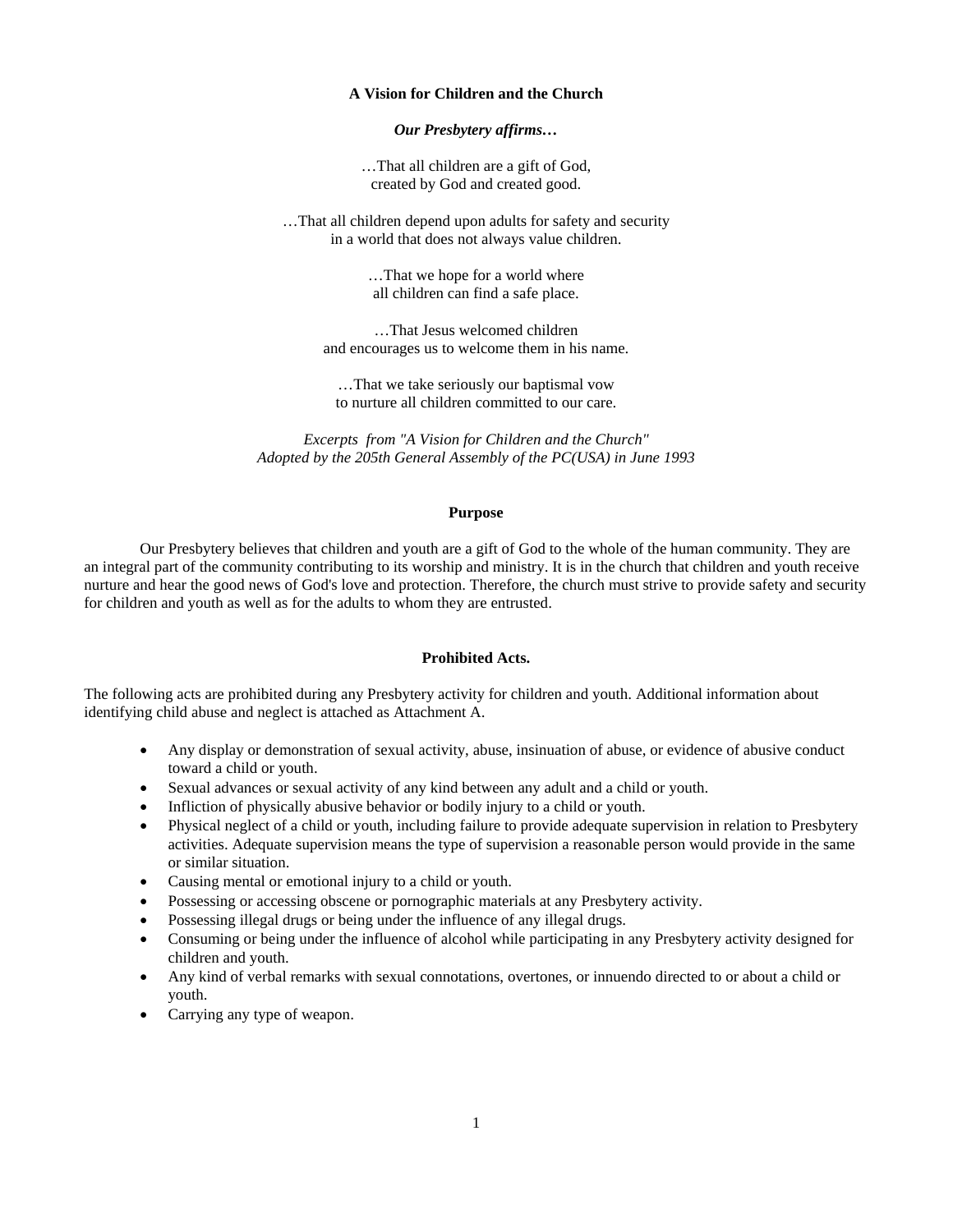#### **Screening**

**Application.** All volunteer YOUTH leaders, all volunteers who drive children and youth, and all employees must complete an authorization and release form (attached) and be screened and approved by the Presbytery.

**Criminal History Checks.** Criminal history checks must be conducted by the Presbytery for volunteer YOUTH leaders. The General Presbyter will review the criminal history report. If the report shows a "Not Clear" status, the General Presbyter will discuss the report with the individual. If the individual desires to continue pursuing his or her application to work with children and youth, the General Presbyter may discuss the report with Presbytery Counselor at law and the Minister of the Word of the local church. Criminal history checks should be updated periodically.

**Disqualifying Offenses.** Whether disclosed voluntarily or as a result of a criminal history check or motor vehicle report, the following will disqualify a person from participating in the leadership of any activity involving children and youth: any indictment alleging the offense of, or any conviction for: murder; aggravated assault; sexual abuse; sexual assault (rape); aggravated sexual assault; injury to a child; incest; indecency with a child; inducing sexual conduct or sexual performance with a child; possession or promotion of child pornography; sale, distribution, or display of harmful material to a minor; employment harmful to children; or a conviction for domestic abuse. If an individual disputes information that appears in his or her criminal history check or motor vehicle report, he or she may appeal through the appropriate governmental agency.

**Confidentiality.** While this screening process understandably intrudes into the privacy of our own lives, our Presbytery believes that the safety of our children and youth outweighs the personal invasion inherent in this process. All personal information voluntarily disclosed, the results of all criminal history checks and motor vehicle reports, and the refusal of any person to participate in a program or activity in lieu of making such disclosures will be considered confidential. This information will be handled only by the General Presbyter and staff person(s) responsible for administering this process. A neutral third party outside the church may be retained to conduct criminal history checks or motor vehicle reports, the results of which will be presented to the Executive. The General Presbyter will maintain a secured storage facility in the Presbytery's business office for all confidential information.

#### **Violations**

**Reporting Prohibited Acts.** Anyone witnessing the occurrence of a prohibited act is asked follow the steps outlined below. If a child or youth reports that a prohibited act occurred while participating in a church activity or involved church volunteers or employees at any time or place, the person initially contacted by the child or youth is asked to follow these same steps. A prohibited act must be reported immediately, and any failure to do so will be considered a procedural violation of these guidelines. The Presbytery may treat such violation as grounds for termination of an employee or as grounds for the suspension or prohibition of any person participating in church activities involving children and youth. All questions or concerns regarding any suspected violation should be directed to the General Presbyter.

- 1. Personally secure the safety of the child or youth.
- 2. Do not leave the child or youth alone to report the incident.
- 3. Report the incident immediately to the General Presbyter or the Stated Clerk.
- 4. Do not personally confront the alleged or accused violator of the policy.
- 5. Complete a Confidential Incident Report and deliver it to the General Presbyter or the Stated Clerk.
- 6. Report abuse and neglect to local authorities as required by law.
- 7. The Response Team (see next paragraph) is solely responsible for all communications on behalf of the church.

**Response to Reported Prohibited Acts.** When the General Presbyter or the Stated Clerk receives a report involving a prohibited act, they may consult with others as needed and take such immediate steps as are deemed appropriate. The report will be referred as soon as possible to a Response Team comprised of the General Presbyter, and up to three additional persons appointed by him/her who understand the issue of confidentiality. The Response Team shall take such actions as it deems appropriate in the investigation and handling of the report. The Response Team will be responsible for timely contacting law enforcement authorities as required by law. Designated members of the Response Team will be responsible for all communications on behalf of the church, including those with parents, civil authorities, presbytery, the church's insurance company, and the media. If necessary, the Response Team shall have access to an attorney and counselors for both the alleged victim and the alleged abuser. The Response Team will ensure that pastoral care needs are addressed and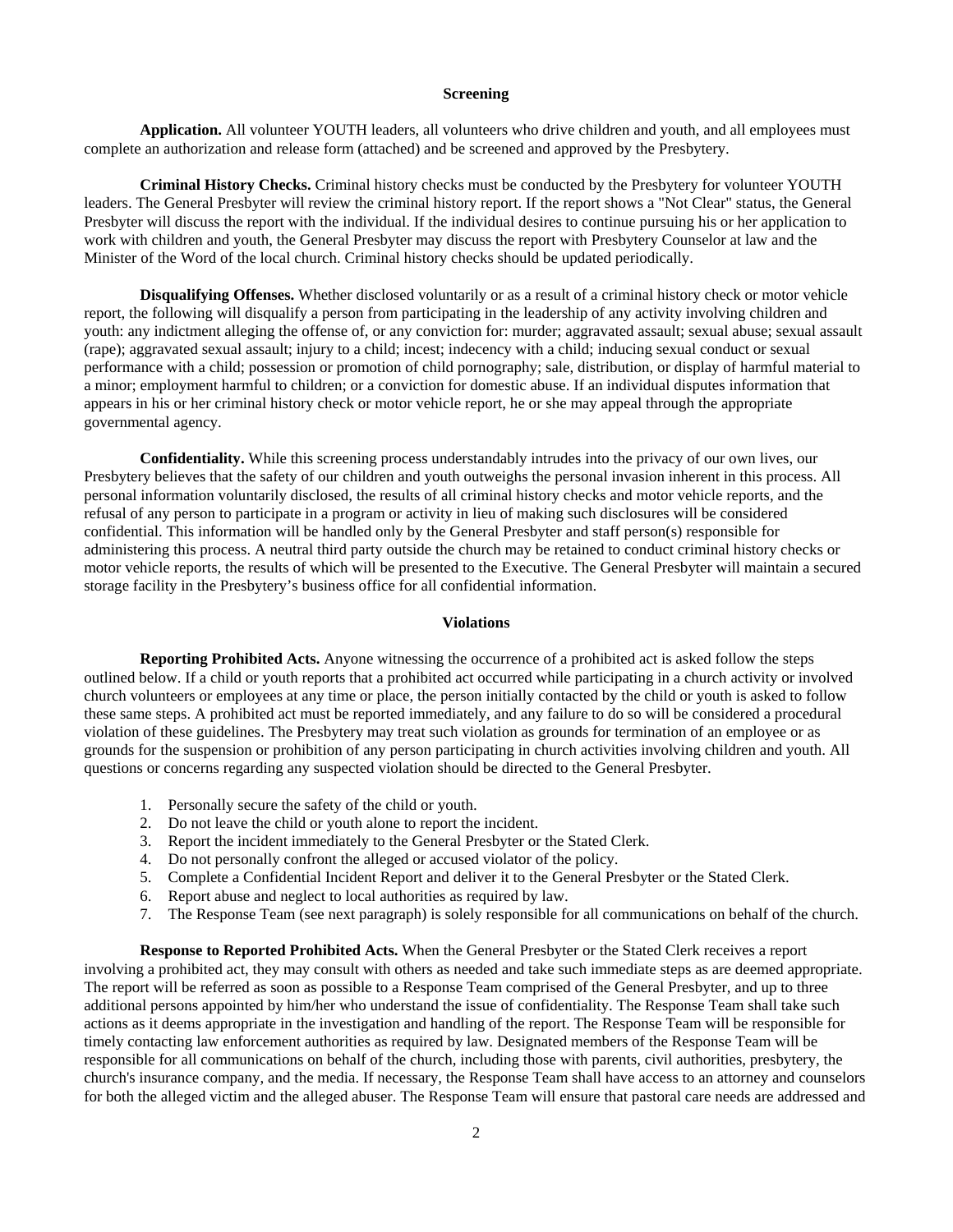will notify the accused and the accuser that they have the right to retain their own counsel. The church's counsel will represent the church but not individual interests.

**Consequences of Committing a Prohibited Act.** Any person who is accused of committing a prohibited act, whether a volunteer or employee, will be suspended automatically from any further participation in any church activity for children and youth. The suspension will continue until a disposition of the report has been made by the Response Team. The disposition shall be based upon such evidence as the Response Team deems appropriate. The evidence may include the results of any investigation by the church or law enforcement or child protection proceeding, or the filing, prosecution or outcome of any criminal charges or other legal proceedings. The Response Team may, at its discretion, delay disposition pending the outcome of any investigation or proceeding involving the alleged violation. Upon disposition, if a majority of the Response Team believes from the evidence that any person has committed a prohibited act, such person shall be prohibited from future participation in all church activities for children and youth, either permanently or for such length of time and in such manner as the Response Team shall determine in its discretion. If the person is an employee, such conduct may also result in termination of employment. If the Response Team determines that the allegations are false, the General Presbyter will determine any appropriate pastoral response.

#### **Oversight**

On behalf of the Presbytery, the General Council oversees the implementation of these guidelines.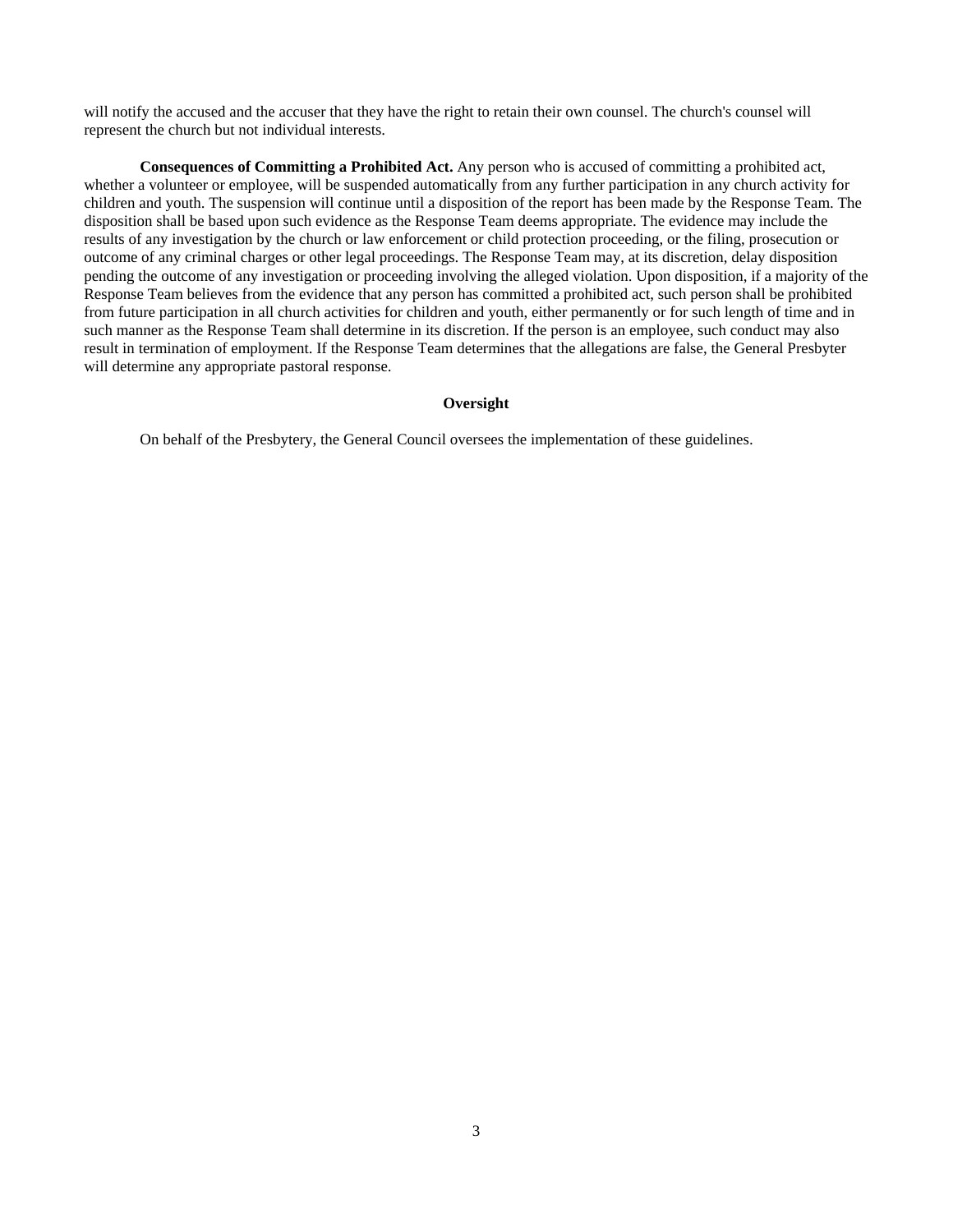# **Attachment A To "A Vision for Children and the Church"**

# **Identifying Child Abuse and Neglect**

*Adapted from information provided by the Texas Department of Family and Protective Services* 

# **The Role of Adults Who Work with Children and Youth**

**Observer**. Adults should be aware of the physical signs of child abuse and neglect, as well as changes in behaviors and relationships with peers. Sometimes it is hard to determine what is different, but remember if it doesn't seem right, it usually isn't.

Listener. Adults should listen to what children say. They may speak directly to you or a friend, but they may also speak through play, school work, or their reaction to books they read.

**Role Model.** Children need adult role models who provide them with positive, nurturing reinforcement of their own worth. Church volunteers and employees are in a unique position to be such models. Their behaviors and actions are regularly seen by children and may provide a basis for learning.

# **Possible Signs of Child Abuse and Neglect**

## **Physical Abuse**

- Frequent injuries such as bruises, cuts, black eyes, or burns, especially when the child cannot adequately explain the cause
- Frequent complaints of pain without obvious injury
- Burns or bruises in an unusual pattern that may indicate a human bite, cigarette burns, or the use of an instrument on the face, arms, or palms
- Lack of reaction to pain
- Fear of going home or seeing a parent
- Injuries that appear after the child has not been seen for several days
- Unseasonable clothes that may hide injuries to the arms or legs
- Reluctant about sitting down; unable to hold a pencil
- Evidence of poor self-concept
- Complaints of beatings or other harsh treatment
- Chronic runaway

### **Sexual Abuse**

- Physical signs of sexually transmitted disease
- Evidence of injury to the genital area
- Pregnancy in a young girl
- Difficulty in sitting or walking
- Extreme fear of being alone with members of the opposite sex
- Exhibits sexually suggestive or promiscuous behavior
- Knowledgeable about sexual relations

### **Sexual Abuse (continued)**

- Reports sexual assault
- Complaints of pain or itching in genital area
- Unusual odors from genital area
- Drawings or writings with strong, often bizarre sexual theme
- Suicide attempts
- Regressed, clingy behavior
- Poor peer relationships
- Declining grades
- Abrupt change in behavior

### **Emotional Abuse**

- Speech disorders
- Habit disorders
- Conduct disorders
- Developmental lags
- Delinquent behavior
- Overly adaptive behavior
- Substance abuse

### **Neglect**

- Obvious malnutrition
- Dirty hair and body/offensive body odor
- Habitually dressed in torn and dirty clothes
- Obvious fatigue and listlessness
- Unattended for long periods of time
- In need of glasses, dental care, or other medical attention
- Begs for or steals food
- Abnormally short or underweight for age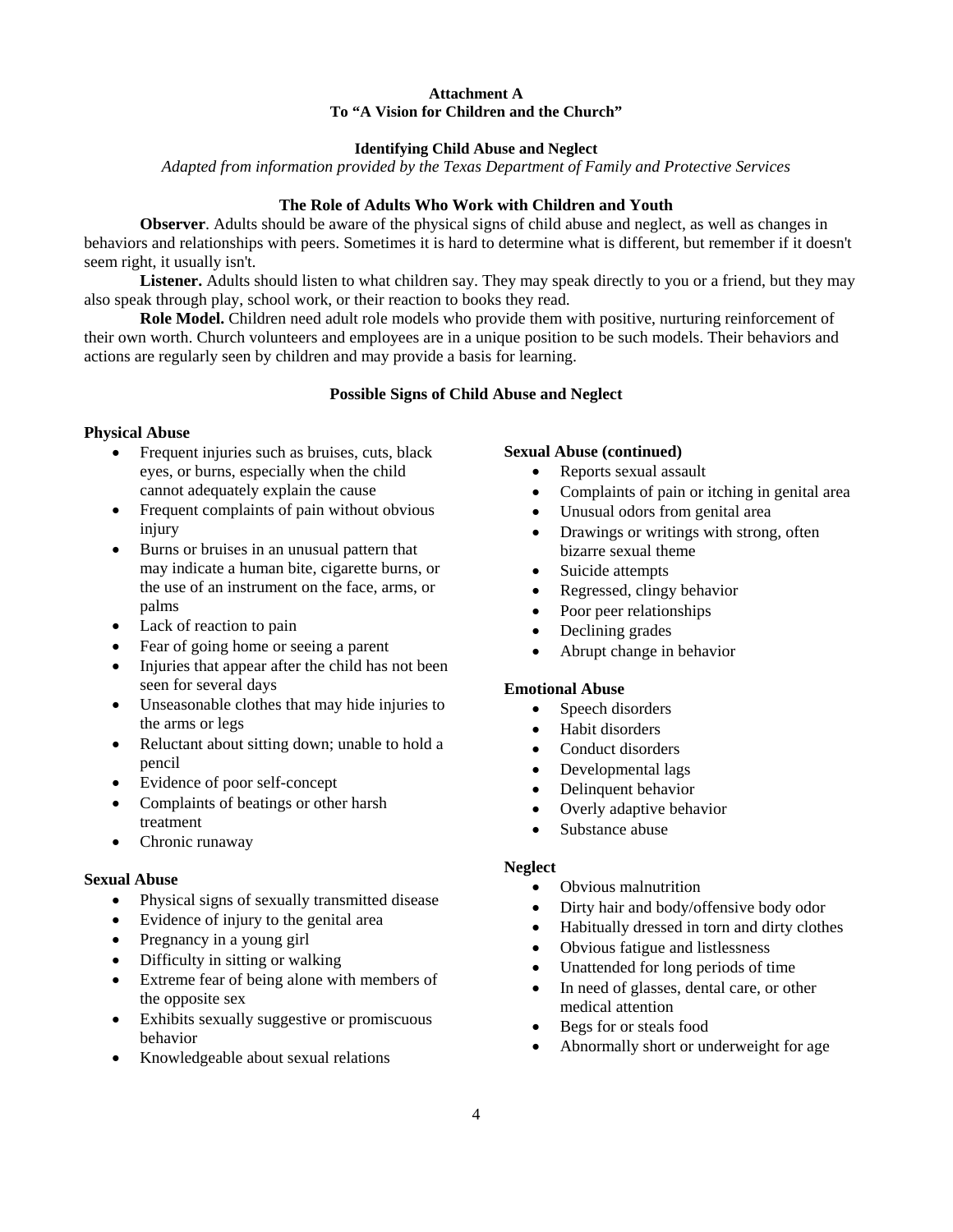# **Attachment B To "A Vision for Children and the Church"**

# **Confidential Information Form**

*Must be completed by all volunteer youth leaders, all volunteers who drive children and youth, and all employees.* 

*As covenant members of \_\_\_\_\_\_\_\_\_\_\_\_\_\_ Presbyterian Church, we are each called to teach, nurture, and protect our children through the myriad of opportunities we are given. As a volunteer "shepherd" please know that information gathered below is only asked in the spirit of utmost interest of our littlest and most vulnerable members, our lambs.* First Name: The Middle Name: Last Name: Last Name: Home Address: City: State: Zip: Other Names You Have Used: Name as It Appears on Driver's License: Driver's License Number: State: Social Security Number: Date of Birth: **Application to Serve as a Youth Leader:** Yes \_\_\_\_ No \_\_\_\_ I wish to serve as a youth leader at \_\_\_\_\_\_\_\_\_\_\_\_\_\_\_\_\_\_\_\_\_\_\_\_\_\_ Presbyterian Church. *If you checked "yes," please answer the following:*  Yes No Have you been active in the life of the for more than six months? Yes \_\_\_\_ No \_\_\_\_ Have you been convicted of or pled guilty or no contest to a criminal offense (felony or misdemeanor, except minor traffic violations)? If "yes," please describe: Yes \_\_\_\_ No \_\_\_\_ Have you ever been charged with a sexual offense, offense relating to children, or crime of violence? If "yes," please describe: Yes No Have you ever been reported to a social service agency, law enforcement agency, child abuse registry, or similar organization regarding child abuse or neglect? If "yes," please describe:

### **Application to Drive Children and Youth:**

| <b>Yes</b>                                         |        | I wish to drive children or youth on behalf of | Presbyterian Church. |  |  |  |  |
|----------------------------------------------------|--------|------------------------------------------------|----------------------|--|--|--|--|
| If you checked "yes," please answer the following: |        |                                                |                      |  |  |  |  |
|                                                    | Yes No | Do you have a valid Arkansas driver's license? |                      |  |  |  |  |
|                                                    | Yes No | Are you twenty-one years old or older?         |                      |  |  |  |  |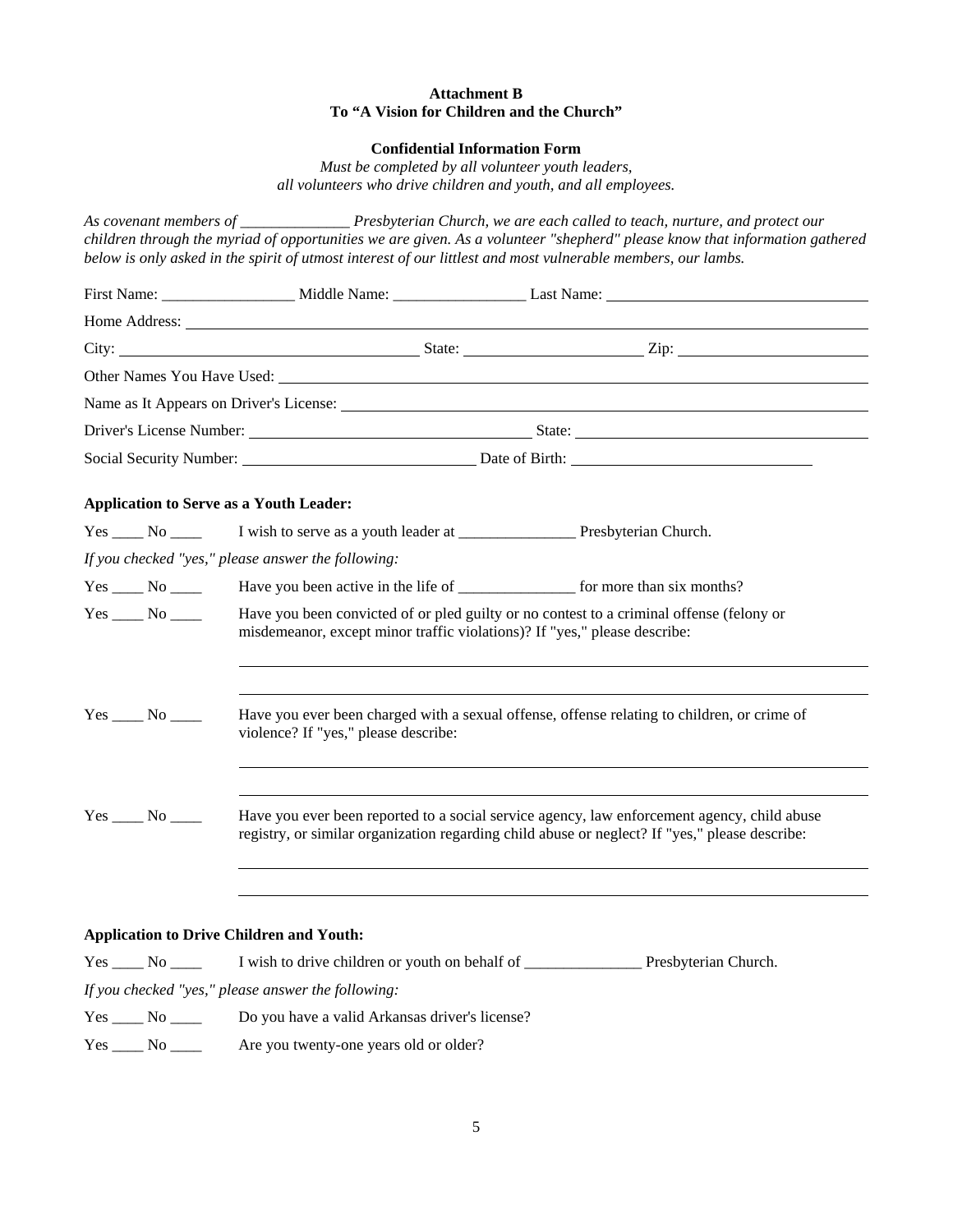## **Attachment B (continued)**

| $Yes \_ No \_$     | Have you been convicted of or pled guilty or no contest to any moving violations within the past<br>five years? If "yes," please describe: |  |
|--------------------|--------------------------------------------------------------------------------------------------------------------------------------------|--|
| $Yes \_\_ No \_\_$ | Has your driver's license ever been suspended or revoked?                                                                                  |  |
| Yes No             | Do you carry at least the minimum required level of personal automobile insurance?                                                         |  |
|                    |                                                                                                                                            |  |
| $Yes \_\_ No \_\_$ | Do you agree to require seat belt usage at all times and child safety seat usage when appropriate?                                         |  |
| Yes No             | Do you agree to transport persons only in vehicles that are in safe operating condition?                                                   |  |

# **Authorization and Release:**

I confirm that the above information is accurate and complete. The church is required by law to obtain the following authorization before requesting criminal background and driving record information: By my signature below, I authorize \_\_\_\_\_\_\_\_\_\_\_\_\_\_\_ Presbyterian Church or its agent to obtain information – written, oral, or other – from a consumer reporting agency bearing on my creditworthiness, credit standing, credit capacity, character, general reputation, personal characteristics, mode of living, criminal background, and driving background. I understand that this investigation may include interviews with friends, acquaintances, or others who have relevant information and that this report will be used in evaluating me for employment or volunteer positions within the church. I understand that I have a right to request disclosure of the nature and scope of the report if it involves personal interviews with sources such as my friends, acquaintances, or others who have relevant information. For myself, my estate, my representatives, and my assigns, I release and agree to indemnify \_\_\_\_\_\_\_\_\_\_ \_\_\_\_\_\_\_\_\_\_\_\_\_\_\_\_\_\_\_\_\_ Presbyterian Church and its ministers, leaders, employees, volunteers, and agents from any claim resulting from the investigation of my background.

Signature: Date: Date: Date: Date: Date: Date: Date: Date: Date: Date: Date: Date: Date: Date: Date: Date: Date: Date: Date: Date: Date: Date: Date: Date: Date: Date: Date: Date: Date: Date: Date: Date: Date: Date: Date: D

*~~ All information requested or obtained is confidential ~~*